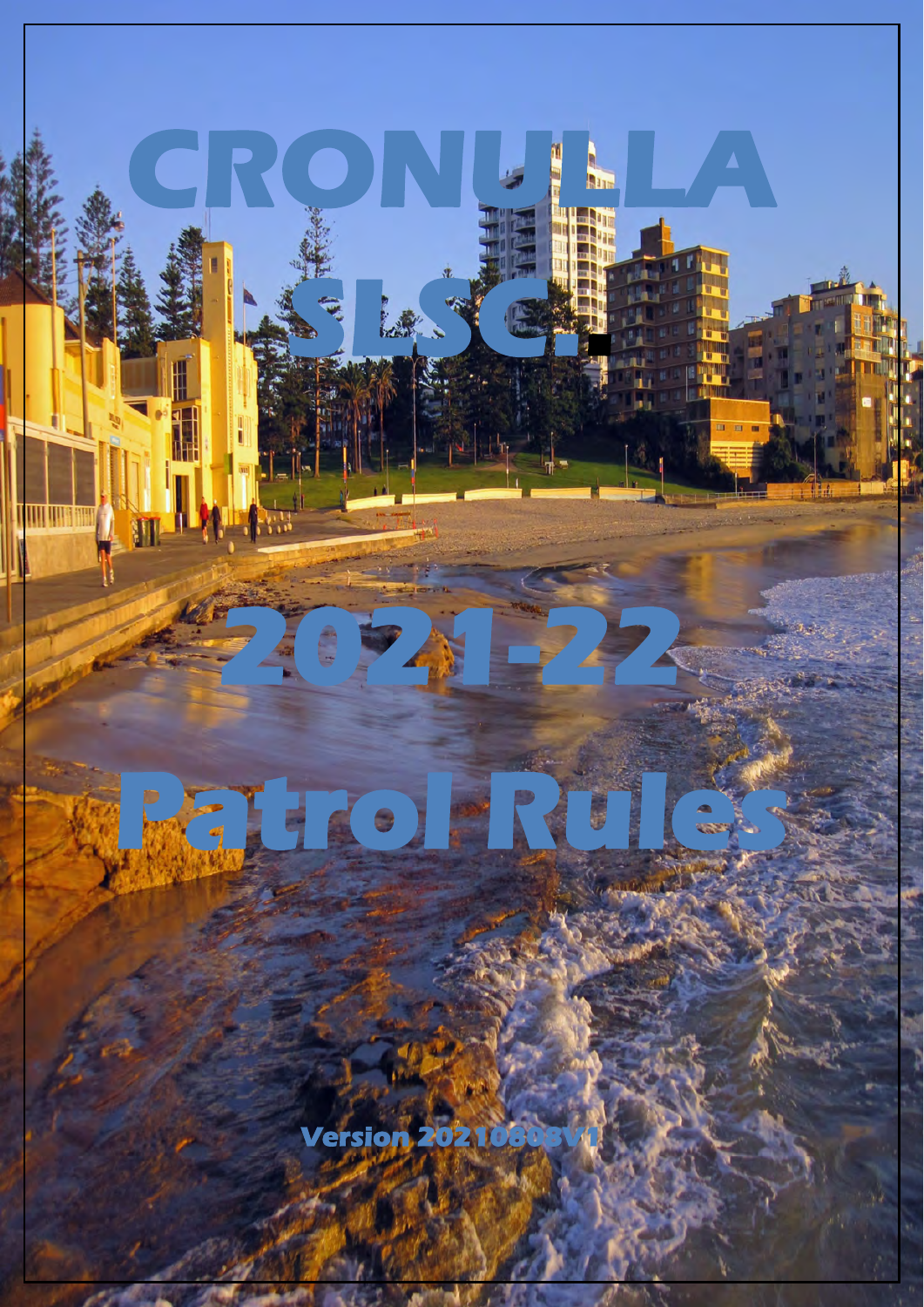

# **SEASON 2021-22 PATROL RULES**

# **MESSAGE FROM THE LIFESAVING COMMITTEE AND MANAGEMENT COMMITTEE.**

# **Patrol Rules and Obligation for Season 2021-22**

Developing the patrol roster is extremely complex, trying to balance many competing demands and considerations. It is important that members patrol to the roster to allow for the efficient management of all our patrol members time, and to ensure that we are able to maintain compliant patrols.

It is a SLSA requirement that all members meet the patrol obligations of their membership, including any additional rules set by their club. If the club fails to enforce the club's rules, and permits a member to compete in a carnival, the entire team may be excluded from the results of a carnival. We endeavour to balance the needs of the club with the need to ensure we do not put our teams at risk.

The Management has agreed the following rules to encourage members to patrol to the roster. We trust that all members will understand the underlying motive of improved public safety and benefits to all members that underpin the patrol rules for this season.

The Club Rules allow for The Management to lapse the membership of any Active or Reserve Active member who does not fulfil the patrol requirements of their membership category. These rules provide the framework under which The Management may exercise that right.

Members are able to check their roster, patrol hours record, awards status and other details using the SLSA Online Members Portal https://members.sls.com.au

A summary of the 2021-22 Club Rules is provided here, with the specifics of the rules contained later in this document.

#### **Summary - Club Rules for the 2021-22 Season will be:**

- *Members who do not undertake a minimum of 25% of their hours as Rostered Hours may be called upon to make a submission to the club management to maintain active membership of the club. If you are unable to undertake rostered patrols, you should apply for consideration of an exemption, via a submission to the Club Captain.*
- *Members who do not advise the Patrol Captain in advance that they are unable to attend a patrol, will be logged as a 'no-show'. Members who record 3 'No-Show's in the season may be called upon to make a submission to the club to maintain active membership.*
- *Members who wish to perform a Voluntary Patrol must perform a minimum of 3 consecutive hours of active patrolling. Active patrolling means reporting to the Patrol Captain in uniform, being present on the beach, available for duties as asked by the Patrol Captain, and rescue ready. Specifically, if a member is volunteering on a Sunday morning, they cannot participate in the Sunday races.*
- *Members are reminded that they are also required to complete at least the SLSA minimum hours requirement to be eligible for competition (nominally 25 hours in a calendar year).*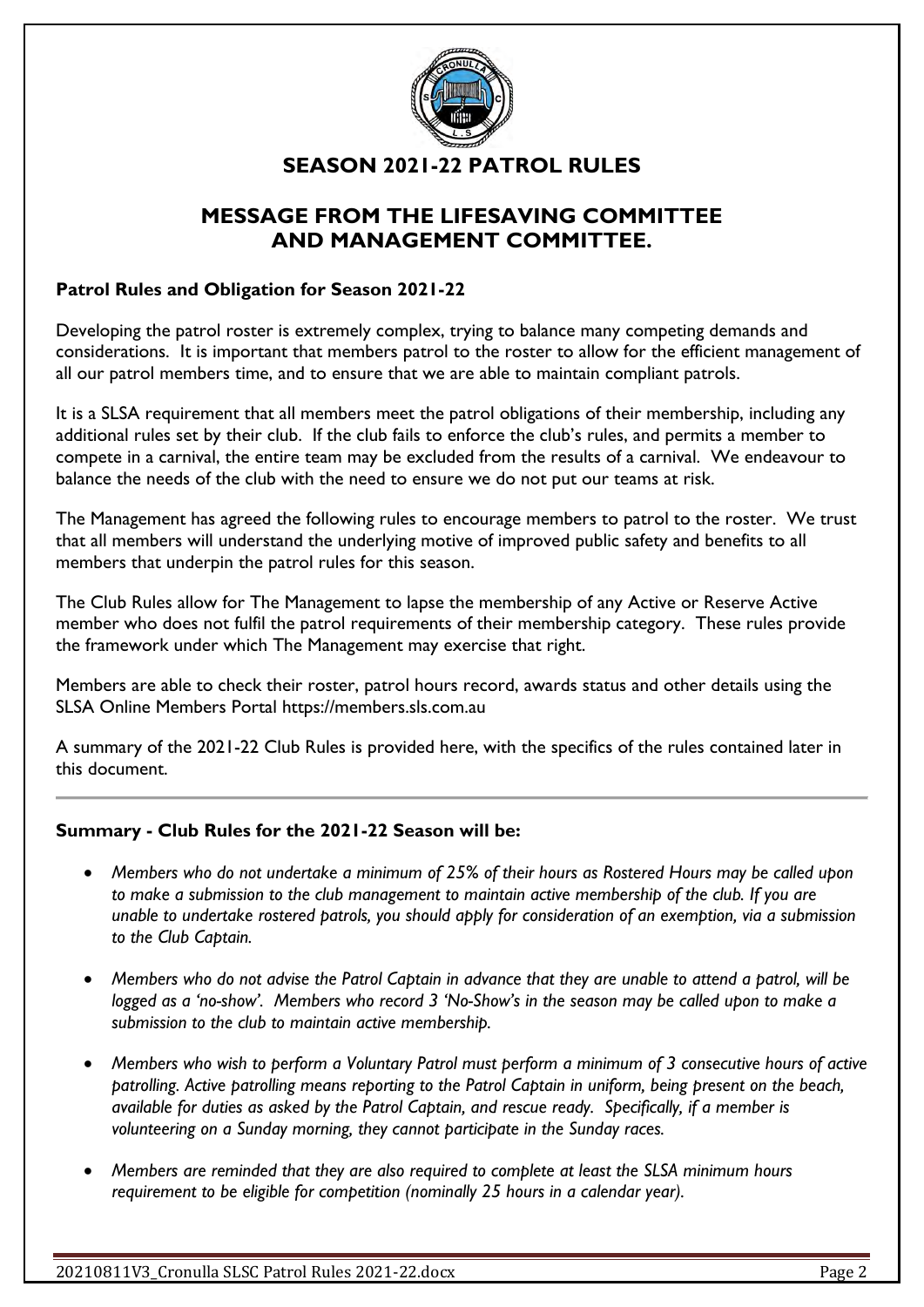# **Lifesaving Awards.**

To encourage rostered patrol attendance and support our public safety outcomes, The Management of the club provides for the Lifesaving Awards outlined below.

# *100% Attendance Award;*

To gain this award, members must have been on the Patrol Roster for the entire season, and performed all their rostered patrols as per the roster without any time missed or any changes. Additional hours to rostered patrols, have no impact on the achievement of the 100% Attendance Award.

# *Outstanding Patrol Attendance Award (OPAA);*

Eligibility for the OPAA is the same as the 100% attendance Award, with the exception that members may miss one patrol where they arrange a substitute at least 5 days in advance, and make up the missed hours as a substitute, or on the two Rostered Voluntary Patrol weekends (State and Aussies).

# *Patrol Person of the Year;*

The Patrol Person of the year is selected from a group nominated for the award by their patrol captains, and other members of the Life Saving Committee. The winner is decided by a selection panel endorsed by The Management.

Patrol Person of the Year Criteria;

- Safety of self and the Patrol,
- High attendance and engagement on Patrol,
- Strong Contribution to the operation of a patrol, and support of members (set up, pack up, engaging and encouraging members, active participation on the beach),
- Enhancing lifesaving skills through training and self-development,
- Maintaining and improving their physical fitness,
- Participation in club events and supporting the club (Sunday Races, Carnivals, Water Safety etc)

Nominee's will be reviewed by the Club Captain and Vice-Captain and the nominee's that fit the criteria will be interviewed by the Club Captain and Vice-Captain using set questions and scoring criteria.

# **Club Rules for the 2021-22 Season (detailed):**

#### **Minimum Rostered Patrol Hours Requirement;**

*Members who do not undertake a minimum of 25% of their hours as Rostered Hours may be called upon to make a submission to the club management to maintain active membership of the club.* 

It is a requirement of Active Membership to attend your rostered patrols, or to have arranged a substitute in advance. It is vital that the Patrol Captains know in advance that they will have sufficient members in attendance to remain complaint with our obligations, and maintain public safety.

If you are unable to attend rostered patrols, for example due to work or sports commitments, you should apply to the club management for consideration of an exemption, via a submission to the Club Captain.

Advising your patrol leaders in advance gives them an opportunity to assess likely patrol attendance, and call out for additional volunteers if required.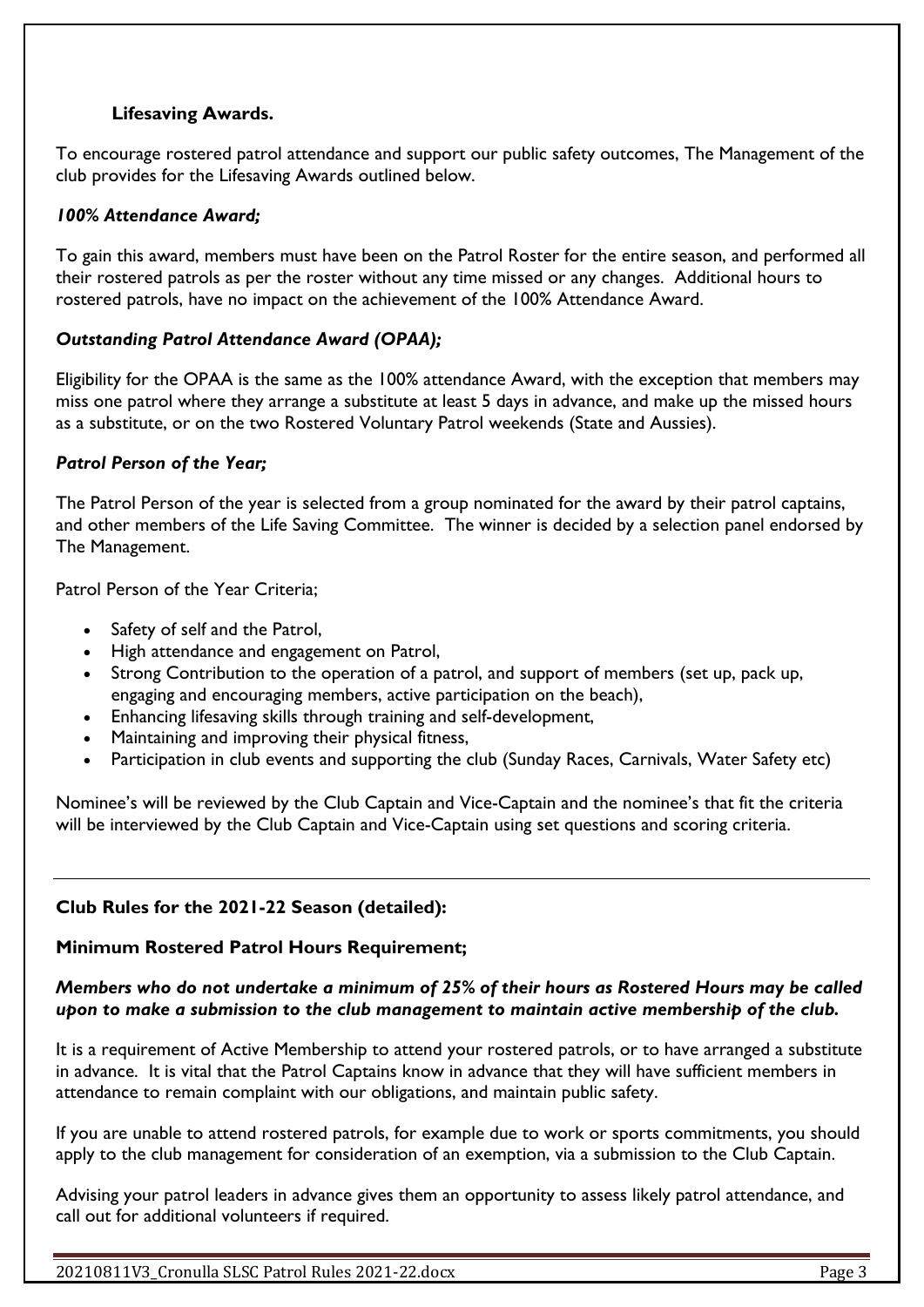#### **Requirement to advise in advance if unable to attend;**

# *Members who do not advise the Patrol Captain in advance that they are unable to attend a patrol, will be logged as a 'no-show'. Members who record 3 'No-Show's in the season may be called upon to make a submission to the club to maintain active membership.*

The lifesaving committee recognises modern lifestyles make it difficult for people to provide and commit so much time to keeping our beach safe. We understand that all members cannot attend all their rostered patrols on any weekend, however we need to manage attendance to ensure public safety. The Club signs an agreement with the SLSNSW, SLSS and Sutherland Council to meet certain guidelines and minimum patrol requirements, and as such must ensure that adequate volunteer numbers are available for each patrol.

If you **cannot** attend your rostered patrol,

A: **You must attempt to obtain a substitute** with similar qualifications to cover your patrol, and advise your Patrol Captain in advance.

B: If you cannot obtain a substitute 5 days before your, **you must inform your Patrol Captain.** 

It is vital that Patrol Captains are able to ensure that minimum patrol standards are met, and have sufficient time to take action if there is a risk that minimum standards will not be met. If members fail to show for a patrol without the Patrol Captain knowing in advance, it is too late for the Patrol Captain to take action to fill the gap.

A simple email to the patrol captain a minimum of 5 days before a rostered patrol, allows us to ensure that minimum standards are met, and that public safety is not compromised.

# **Members undertaking a Voluntary Patrol to perform a minimum 3 consecutive hours of active patrolling.**

*Members who wish to perform a Voluntary Patrol must perform a minimum of 3 consecutive hours of active patrolling. Active patrolling means reporting to the Patrol Captain in uniform, being present on the beach, available for duties as asked by the Patrol Captain and be rescue ready. Specifically, if a member is volunteering for 3 hours on a Sunday morning, they cannot participate in the Sunday races.* 

A significant amount of effort for a patrol is setting up and breaking down the patrol area for the day and we encourage members who wish to undertake a voluntary patrol to make themselves available at those times. The beginning of patrol is also the time when the Patrol Captain allocates duties and performs the briefing.

This requirement does not apply for the two 'voluntary patrol weekends' (i.e. the weekends of the State and Australian Championships).

If a member wishes to perform a Voluntary Patrol, it is important that they commit to performing their duties properly. They should be wearing the proper uniform, be present on the beach and available for duties asked by the Patrol Captain and be rescue ready. Specifically, if a member is volunteering for 3 hours on a Sunday morning, they cannot participate in the Sunday races.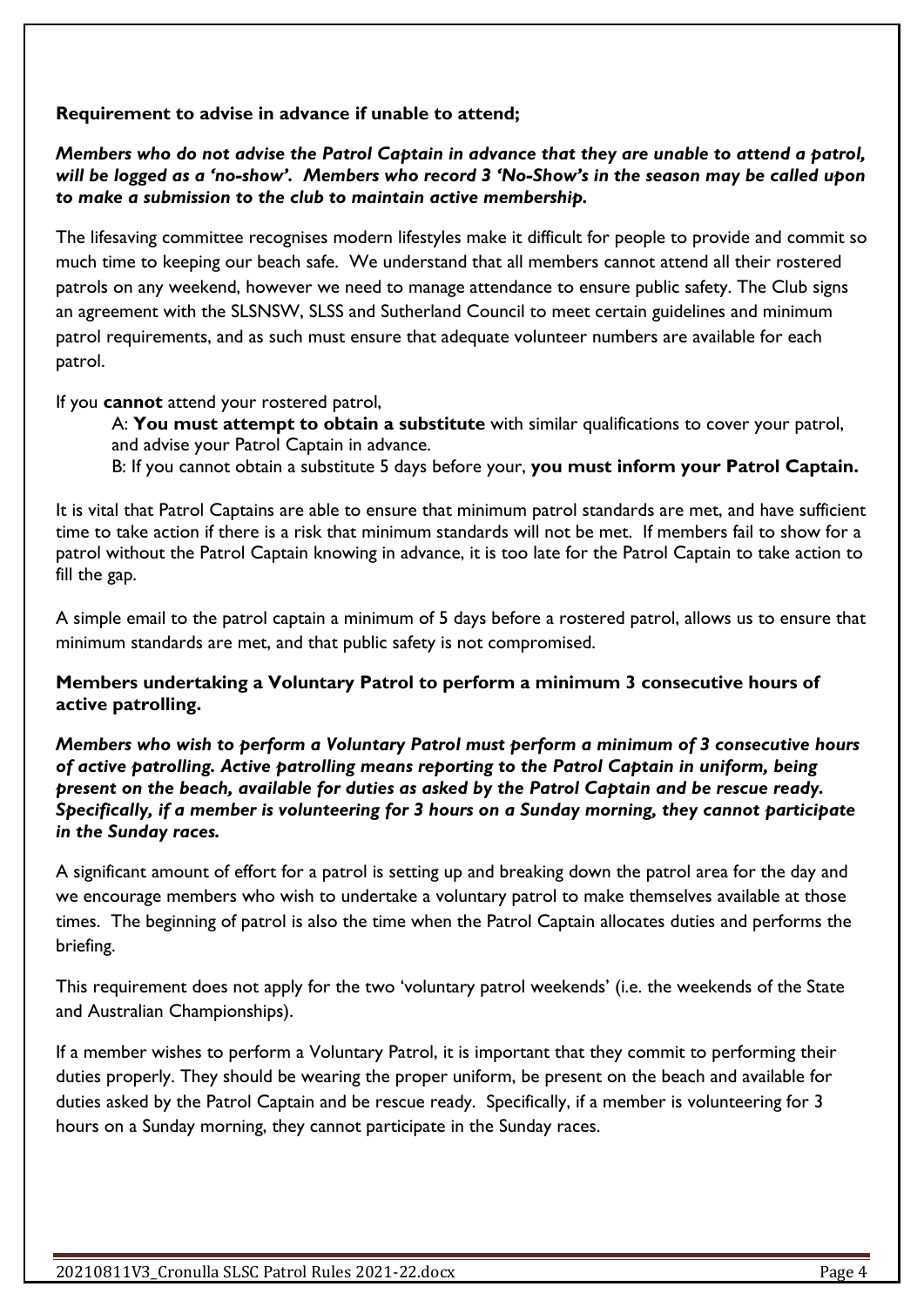# **Minimum Patrol Hours requirement for Competition.**

#### *Members are reminded that they are also required to complete at least the SLSA minimum hours requirement to be eligible for competition (nominally 25 hours in a calendar year).*

It is an SLSA and SLSNSW requirement that members complete the prescribed minimum number of patrol hours for their membership category, and comply with the club's patrol obligations.

If you are unsure of the minimum patrol hour requirement of your membership category please refer to the SLSA 5.04, available online, or ask the office for a copy of the requirements. If you do not meet the minimum requirements applicable to your category, or you fall into default of your hours, (typically 25 hours) then the club cannot (and will not) enter you in any carnivals.

SurfGuard will not allow members to be entered for competition if the required patrol hours have not been recorded, and allowing members to compete who have not complied with our club rules could result in the entire club being excluded from the results of that competition.

The 25 hours for competition is patrol hours performed over the calendar year. Competition in 2022 is based upon hours from 1st Jan 2021 till 31st Dec 2021. If you are unsure of your hours, please review your record via the Members Portal in Lifesaving Online, or contact the club office.

#### **Patrol Season Credit towards Long Service Requirements**

a) **Season to count towards Long Service Requirements –** members must fulfil the requirements above, and complete a minimum of 25 patrolling hours of a patrol season.

#### **Patrol Requirements and Guidelines;**

Members are reminded of the requirements contained within the Patrol Guidelines that accompany the Patrol Handout and Roster.

- It is the patrollers responsibility to sign on / off with their patrol captain on arrival and departure.
- Patrollers should check on the portal that their hours have been correctly recorded if not, they are required to contact the office within 2 weeks of the patrol date to rectify.
- Patrollers are to present to patrol in full uniform shirt, shorts, quartered cap and hat, in accordance with SLSA requirements Patrollers may not sign on unless they are in full uniform.
- Patrollers are not to leave their post and / or the patrolled area without first informing the Patrol Captain
- Patrollers should always be "rescue ready" i.e., eyes on the water, and / or ready to enter the water if need be.

Please ensure you understand all the Patrol Rules and Guidelines. The Rules and Guidelines are developed with member safety and the safety of the public in mind.

Club Captain Vice Captain

Chris Barber Scott Jackson